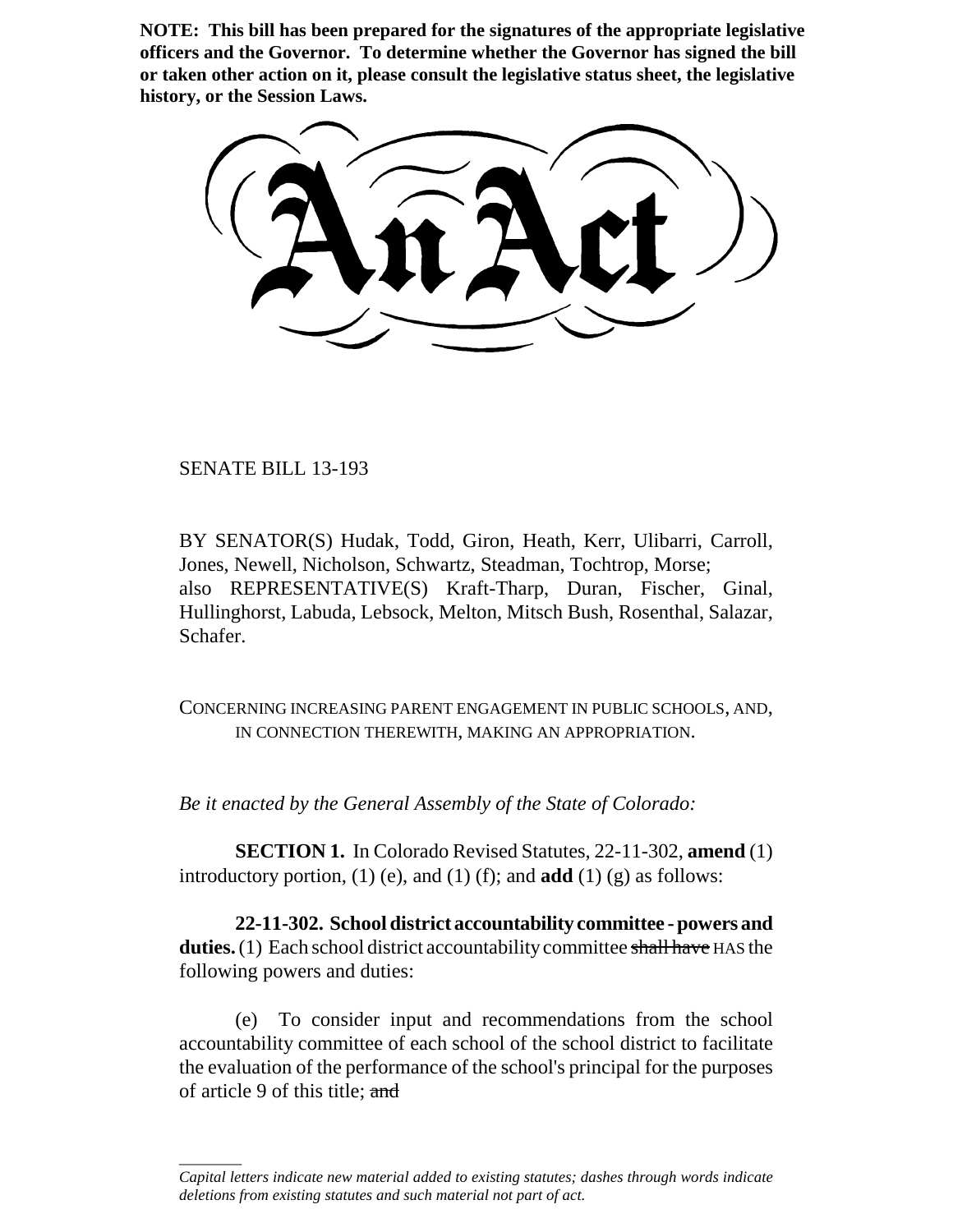(f) To provide input to the local school board concerning the creation and enforcement of its school conduct and discipline code; AND

(g) TO INCREASE THE LEVEL OF PARENT ENGAGEMENT IN THE SCHOOL DISTRICT AND IN THE PUBLIC SCHOOLS OF THE SCHOOL DISTRICT, ESPECIALLY THE ENGAGEMENT OF PARENTS OF STUDENTS IN THE POPULATIONS DESCRIBED IN SECTION 22-11-301 (3). THE COMMITTEE'S ACTIVITIES TO INCREASE PARENT ENGAGEMENT MUST INCLUDE, BUT NEED NOT BE LIMITED TO:

(I) PUBLICIZING OPPORTUNITIES TO SERVE AND SOLICITING PARENTS TO SERVE ON THE SCHOOL DISTRICT ACCOUNTABILITY COMMITTEE AND SCHOOL ACCOUNTABILITY COMMITTEES. IN SOLICITING PARENTS TO SERVE ON THE SCHOOL DISTRICT AND SCHOOL ACCOUNTABILITY COMMITTEES, THE SCHOOL DISTRICT ACCOUNTABILITY COMMITTEE SHALL DIRECT THE OUTREACH EFFORTS TO HELP ENSURE THAT THE PARENTS WHO SERVE ON THE DISTRICT AND SCHOOL ACCOUNTABILITY COMMITTEES REFLECT THE STUDENT POPULATIONS THAT ARE SIGNIFICANTLY REPRESENTED WITHIN THE SCHOOL DISTRICT AND THE SCHOOL, AS PROVIDED IN SECTION 22-11-301(3).

(II) ASSISTING THE SCHOOL DISTRICT IN IMPLEMENTING THE PARENT ENGAGEMENT POLICY ADOPTED BY THE LOCAL SCHOOL BOARD PURSUANT TO SECTION 22-32-142; AND

(III) ASSISTING SCHOOL PERSONNEL TO INCREASE PARENTS' ENGAGEMENT WITH EDUCATORS, INCLUDING BUT NOT LIMITED TO PARENTS' ENGAGEMENT IN CREATING STUDENTS'READ PLANS PURSUANT TO PART 12 OF ARTICLE 7 OF THIS TITLE, IN CREATING INDIVIDUAL CAREER AND ACADEMIC PLANS PURSUANT TO SECTION 22-32-109 (1) (oo), AND IN CREATING PLANS TO ADDRESS HABITUAL TRUANCY PURSUANT TO SECTION 22-33-107 (3).

**SECTION 2.** In Colorado Revised Statutes, 22-11-402, **amend** (1) introductory portion; and **add** (1) (f), (1) (g), and (1) (h) as follows:

**22-11-402. School accountability committee - powers and duties - meetings.** (1) Each school accountability committee shall have HAS the following powers and duties:

(f) TO PUBLICIZE AND HOLD A PUBLIC SCHOOL ACCOUNTABILITY

PAGE 2-SENATE BILL 13-193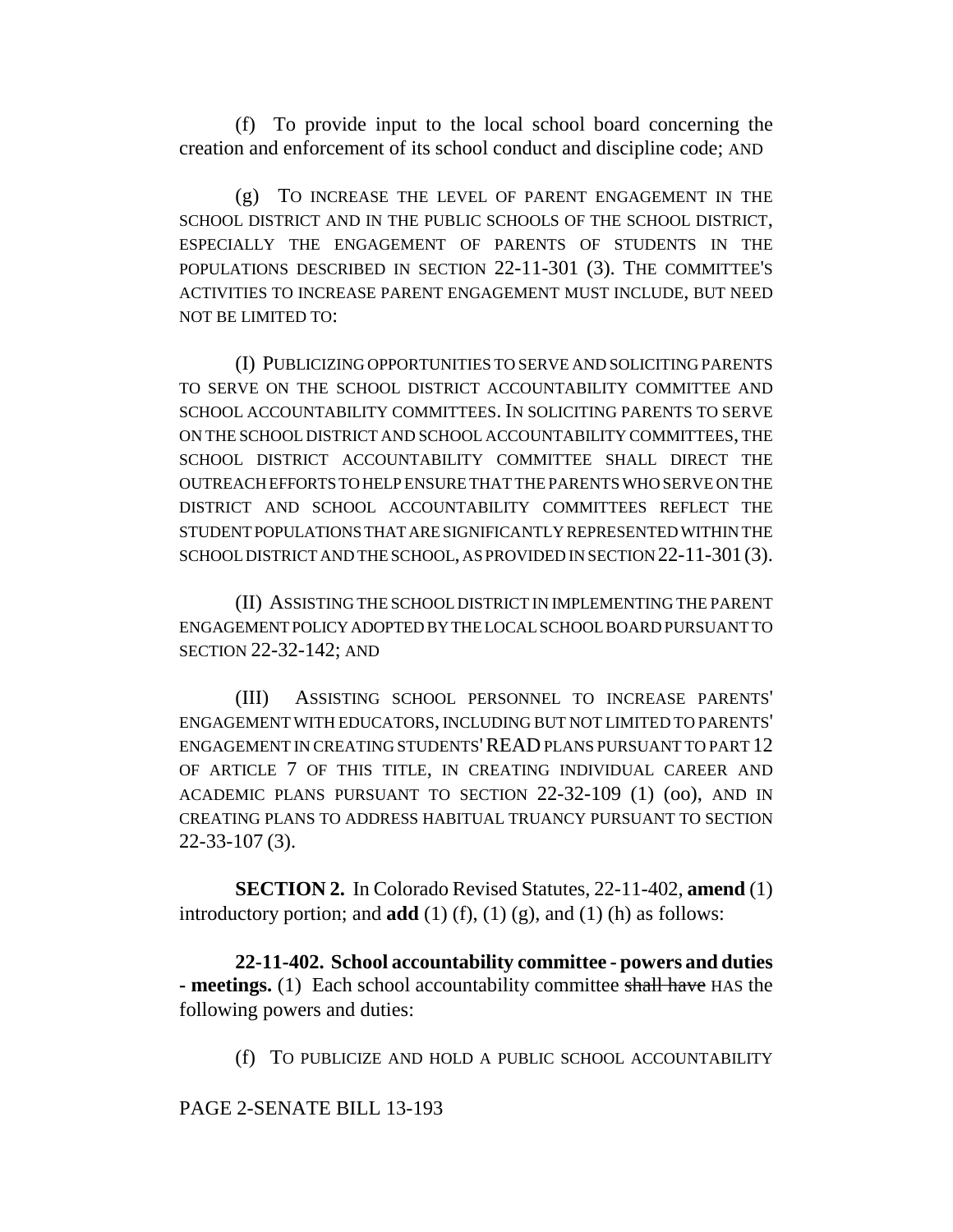COMMITTEE MEETING PURSUANT TO SECTION 22-32-142 (2) OR 22-30.5-520 (2) TO DISCUSS STRATEGIES TO INCLUDE IN A PUBLIC SCHOOL PRIORITY IMPROVEMENT OR TURNAROUND PLAN;

(g) TO PUBLICIZE A PUBLIC HEARING HELD PURSUANT TO SECTION 22-32-142 (2) OR 22-30.5-520 (2) TO REVIEW A WRITTEN PUBLIC SCHOOL PRIORITY IMPROVEMENT OR TURNAROUND PLAN. A MEMBER OF THE SCHOOL ACCOUNTABILITY COMMITTEE IS ENCOURAGED TO ATTEND THE PUBLIC HEARING.

(h) TO INCREASE THE LEVEL OF PARENT ENGAGEMENT IN THE SCHOOL, ESPECIALLY THE ENGAGEMENT OF PARENTS OF STUDENTS IN THE POPULATIONS DESCRIBED IN SECTION 22-11-401 (1) (d). THE COMMITTEE'S ACTIVITIES TO INCREASE PARENT ENGAGEMENT MUST INCLUDE, BUT NEED NOT BE LIMITED TO:

(I) PUBLICIZING OPPORTUNITIES TO SERVE AND SOLICITING PARENTS TO SERVE ON THE SCHOOL ACCOUNTABILITY COMMITTEE. IN SOLICITING PARENTS TO SERVE ON THE SCHOOL ACCOUNTABILITY COMMITTEE, THE SCHOOL ACCOUNTABILITY COMMITTEE SHALL DIRECT THE OUTREACH EFFORTS TO HELP ENSURE THAT THE PARENTS WHO SERVE ON THE SCHOOL ACCOUNTABILITY COMMITTEE REFLECT THE STUDENT POPULATIONS THAT ARE SIGNIFICANTLY REPRESENTED WITHIN THE SCHOOL, AS PROVIDED IN SECTION 22-11-401 (1) (d).

(II) ASSISTING THE SCHOOL DISTRICT IN IMPLEMENTING AT THE SCHOOL THE PARENT ENGAGEMENT POLICY ADOPTED BY THE LOCAL SCHOOL BOARD PURSUANT TO SECTION 22-32-142; AND

(III) ASSISTING SCHOOL PERSONNEL TO INCREASE PARENTS' ENGAGEMENT WITH TEACHERS, INCLUDING BUT NOT LIMITED TO PARENTS' ENGAGEMENT IN CREATING STUDENTS'READ PLANS PURSUANT TO PART 12 OF ARTICLE 7 OF THIS TITLE, IN CREATING INDIVIDUAL CAREER AND ACADEMIC PLANS PURSUANT TO SECTION 22-32-109(1) (oo) OR 22-30.5-525, AND IN CREATING PLANS TO ADDRESS HABITUAL TRUANCY PURSUANT TO SECTION 22-33-107 (3).

**SECTION 3.** In Colorado Revised Statutes, 22-11-404, **amend** (1) (b) and  $(2)$  (b) as follows:

# PAGE 3-SENATE BILL 13-193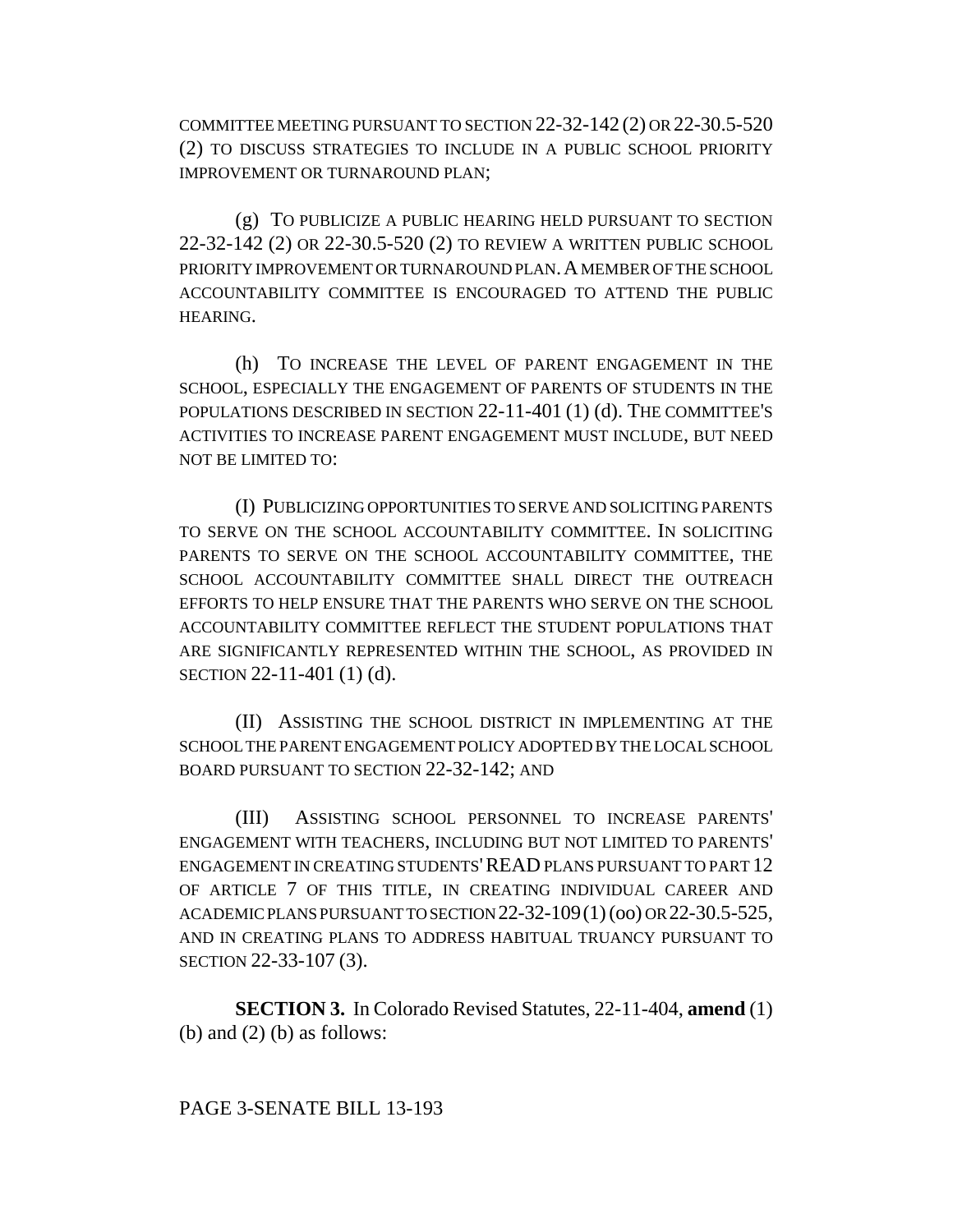**22-11-404. School improvement plan - contents.** (1) (b) The school accountability committee for the district public school shall advise the principal concerning preparation of the school improvement plan and shall make recommendations to the principal concerning the contents of the school improvement plan. The principal, with the approval of the superintendent or his or her designee, shall create and adopt the school improvement plan, taking into account the advice and recommendations of the school accountability committee. Prior to adopting the school improvement plan, the principal shall hold a public hearing to review the plan as required in section 22-32-142 (2).

(2) (b) The school accountability committee for the institute charter school shall advise the principal concerning preparation of the school improvement plan and shall make recommendations to the principal concerning the contents of the school improvement plan. The principal shall create and adopt the school improvement plan, taking into account the advice and recommendations of the school accountability committee. Prior to adopting the school improvement plan, the principal shall hold a public hearing to review the plan as required in section 22-30.5-520 (2).

**SECTION 4.** In Colorado Revised Statutes, 22-11-405, **amend** (1) (b), (2) (b), (4) introductory portion, and (4) (e); and **add** (4) (e.5) as follows:

**22-11-405. School priority improvement plan - contents.** (1) (b) The school accountability committee for the district public school shall HOLD A PUBLIC MEETING AS REQUIRED IN SECTION 22-32-142 (2) TO RECEIVE INPUT CONCERNING POSSIBLE STRATEGIES TO BE INCLUDED IN THE SCHOOL PRIORITY IMPROVEMENT PLAN, advise the local school board concerning preparation of the school priority improvement plan, and shall make recommendations to the local school board concerning the contents of the school priority improvement plan, TAKING INTO ACCOUNT RECOMMENDATIONS RECEIVED AT THE PUBLIC MEETING. The local school board shall create and adopt the school priority improvement plan, taking into account the advice and recommendations of the school accountability committee. Prior to BEFORE adopting the school priority improvement plan, the local school board shall hold a public hearing to review the WRITTEN plan as required in section 22-32-142 (2).

(2) (b) The school accountability committee for the institute charter

PAGE 4-SENATE BILL 13-193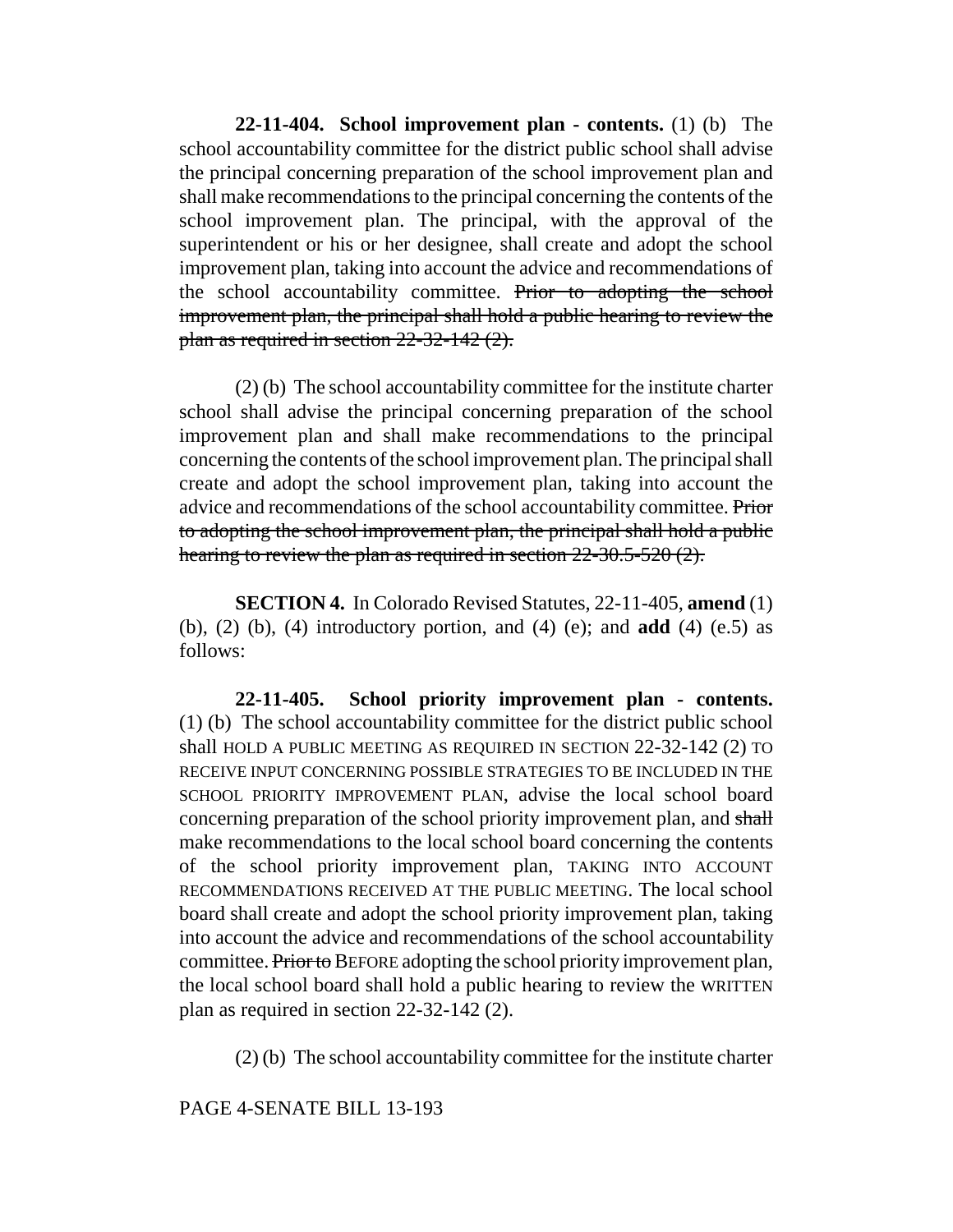school shall HOLD A PUBLIC MEETING AS REQUIRED IN SECTION 22-30.5-520 (2) TO RECEIVE INPUT CONCERNING POSSIBLE STRATEGIES TO BE INCLUDED IN THE SCHOOL PRIORITY IMPROVEMENT PLAN, advise the institute concerning preparation of the school priority improvement plan, and shall make recommendations to the institute concerning the contents of the school priority improvement plan, TAKING INTO ACCOUNT RECOMMENDATIONS RECEIVED AT THE PUBLIC MEETING. The institute shall create and adopt the school priority improvement plan, taking into account the advice and recommendations of the school accountability committee. Prior to BEFORE adopting the school priority improvement plan, the institute shall hold a public hearing to review the WRITTEN plan as required in section 22-30.5-520 (2).

(4) A school priority improvement plan shall MUST be designed to ensure that the public school improves its performance to the extent that, following completion of the public school's next annual performance review, the public school attains a higher accreditation category. At a minimum, a school priority improvement plan shall MUST:

(e) Identify the local, state, and federal resources that the public school will use to implement the identified strategies with fidelity; and

(e.5) INCORPORATE STRATEGIES TO INCREASE PARENT ENGAGEMENT IN THE PUBLIC SCHOOL; AND

**SECTION 5.** In Colorado Revised Statutes, 22-11-406, **amend** (1) (b), (2) (b), (3) introductory portion, and (3) (e); and **add** (3) (e.5) as follows:

**22-11-406. School turnaround plan - contents.** (1) (b) The school accountability committee for the district public school shall HOLD A PUBLIC MEETING AS REQUIRED IN SECTION 22-32-142 (2) TO RECEIVE INPUT CONCERNING POSSIBLE STRATEGIES TO BE INCLUDED IN THE SCHOOL TURNAROUND PLAN, advise the local school board concerning preparation of the school turnaround plan, and shall make recommendations to the local school board concerning the contents of the school turnaround plan TAKING INTO ACCOUNT RECOMMENDATIONS RECEIVED AT THE PUBLIC MEETING. The local school board shall create and adopt the school turnaround plan, taking into account the advice and recommendations of the school accountability committee. Prior to BEFORE adopting the school turnaround plan, the local

PAGE 5-SENATE BILL 13-193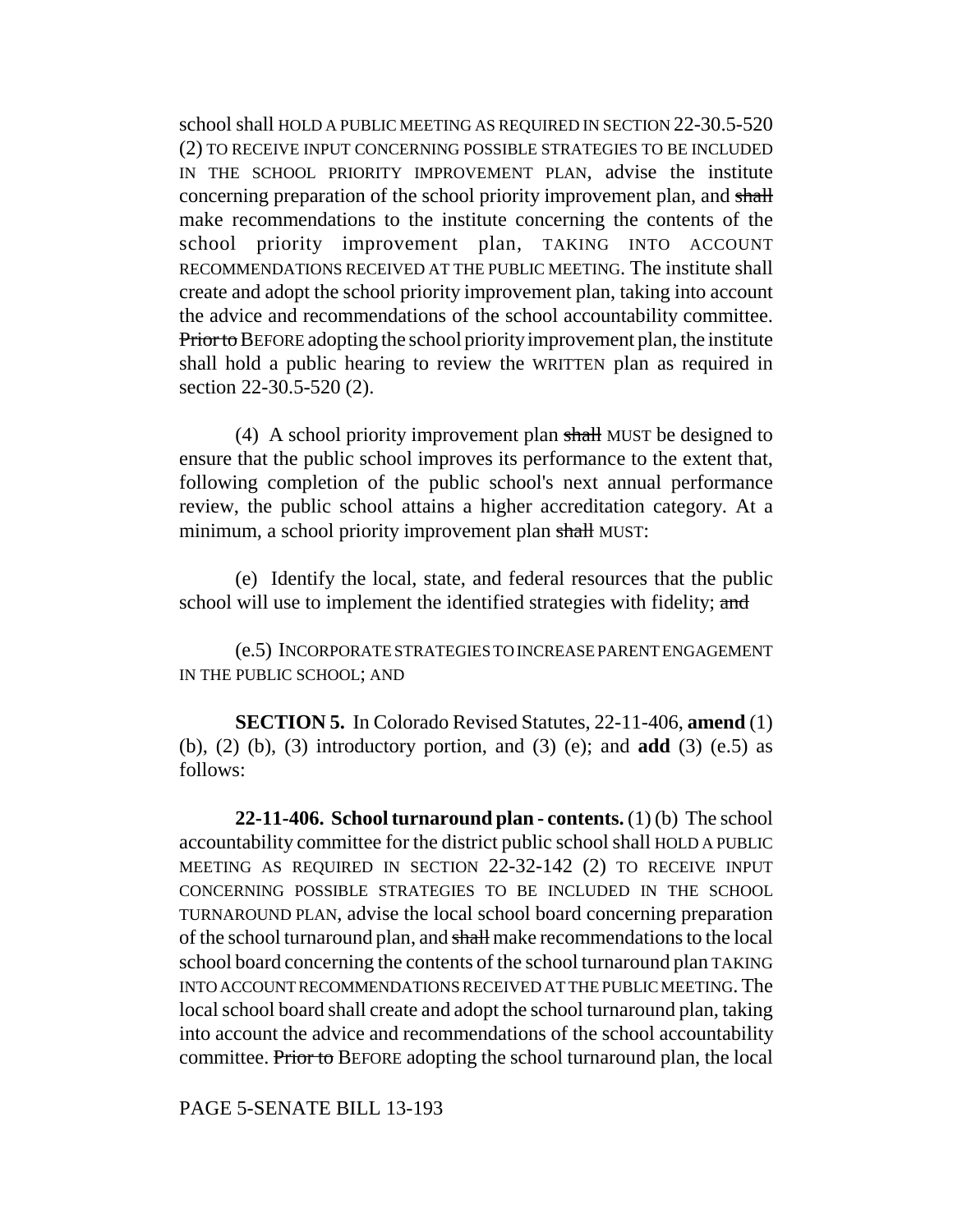school board shall hold a public hearing to review the WRITTEN plan as required in section 22-32-142 (2).

(2) (b) The school accountability committee for the institute charter school shall HOLD A PUBLIC MEETING AS REQUIRED IN SECTION 22-30.5-520 (2) TO RECEIVE INPUT CONCERNING POSSIBLE STRATEGIES TO BE INCLUDED IN THE SCHOOL TURNAROUND PLAN, advise the institute concerning preparation of the school turnaround plan, and shall make recommendations to the institute concerning the contents of the school turnaround plan, TAKING INTO ACCOUNT RECOMMENDATIONS RECEIVED AT THE PUBLIC MEETING. The institute shall create and adopt the school turnaround plan, taking into account the advice and recommendations of the school accountability committee. Prior to BEFORE adopting the school turnaround plan, the institute shall hold a public hearing to review the WRITTEN plan as required in section 22-30.5-520 (2).

(3) A school turnaround plan shall MUST be designed to ensure that the public school improves its performance to the extent that, following completion of the public school's next annual performance review, the public school attains a higher accreditation category. At a minimum, a school turnaround plan shall MUST:

(e) Identify the local, state, and federal resources that the public school will use to implement the identified strategies with fidelity; and

(e.5) INCORPORATE STRATEGIES TO INCREASE PARENT ENGAGEMENT IN THE PUBLIC SCHOOL; AND

**SECTION 6.** In Colorado Revised Statutes, 22-7-303, **amend** (6) as follows:

**22-7-303. Colorado state advisory council for parent involvement in education - created - membership.** (6) The council members shall serve without compensation and without reimbursement for expenses BUT MAY RECEIVE REIMBURSEMENT FOR ACTUAL AND NECESSARY EXPENSES INCURRED IN PERFORMING THEIR DUTIES PURSUANT TO THIS PART 3, INCLUDING BUT NOT LIMITED TO EXPENSES INCURRED IN PROVIDING A REGIONAL TRAINING PROGRAM PURSUANT TO SECTION 22-7-304 (3).

**SECTION 7.** In Colorado Revised Statutes, 22-7-304, **add** (3), (4),

### PAGE 6-SENATE BILL 13-193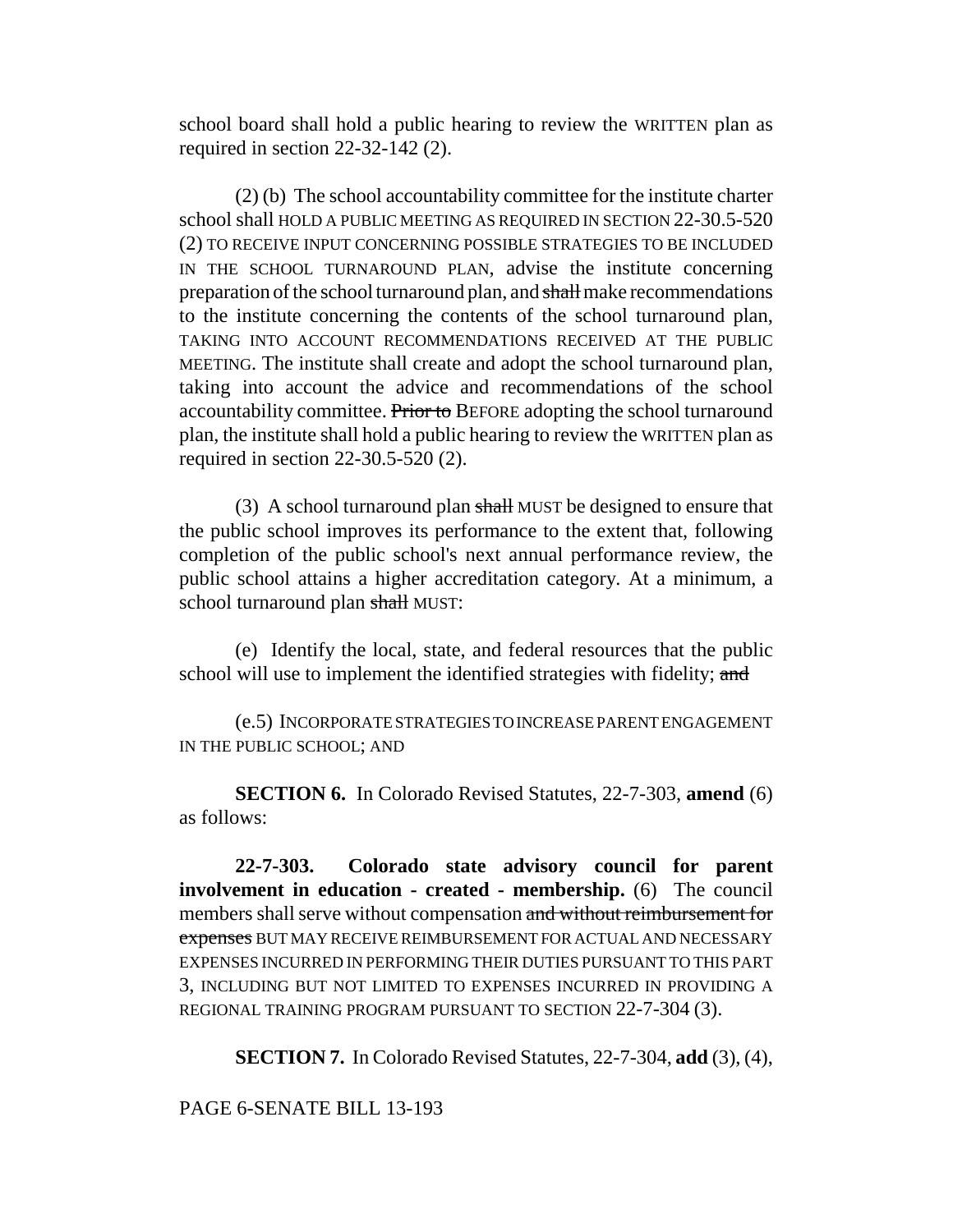and (5) as follows:

**22-7-304. Council - advisory duties - technical assistance report.** (3) (a) THE COUNCIL SHALL PROVIDE TRAINING AND OTHER RESOURCES DESIGNED TO HELP THE SCHOOL DISTRICT ACCOUNTABILITY COMMITTEES AND SCHOOL ACCOUNTABILITY COMMITTEES INCREASE THE LEVEL OF PARENT ENGAGEMENT WITH THE PUBLIC SCHOOLS AND WITH SCHOOL DISTRICTS, INCLUDING INCREASING THE NUMBER OF PARENTS SERVING ON SCHOOL DISTRICT ACCOUNTABILITY COMMITTEES AND SCHOOL ACCOUNTABILITY COMMITTEES.

(b) THE COUNCIL SHALL WORK WITH THE DEPARTMENT TO PROVIDE REGIONAL TRAINING PROGRAMS FOR SCHOOL DISTRICT ACCOUNTABILITY COMMITTEES AND SCHOOL ACCOUNTABILITY COMMITTEES. AT A MINIMUM, THE TRAINING PROGRAMS MUST ADDRESS PARENT LEADERSHIP AND INCREASING PARENT ENGAGEMENT WITH SCHOOL DISTRICT ACCOUNTABILITY COMMITTEES AND SCHOOL ACCOUNTABILITY COMMITTEES, INCLUDING BEST PRACTICES FOR PARENT ENGAGEMENT WITH SCHOOL DISTRICT ACCOUNTABILITY COMMITTEES AND SCHOOL ACCOUNTABILITY COMMITTEES.

(c) THE COUNCIL SHALL WORK WITH THE DEPARTMENT TO PROVIDE REGIONAL TRAINING PROGRAMS FOR SCHOOL DISTRICTS AND CHARTER SCHOOLS CONCERNING BEST PRACTICES AND SKILLS FOR DISTRICT AND SCHOOL PERSONNEL IN WORKING WITH PARENTS.

(4) THE COUNCIL, IN CONSULTATION WITH THE DEPARTMENT OF EDUCATION AND THE DEPARTMENT OF HIGHER EDUCATION, SHALL IDENTIFY KEY INDICATORS OF SUCCESSFUL PARENT ENGAGEMENT IN EDUCATION AND USE THE INDICATORS TO DEVELOP RECOMMENDATIONS FOR METHODS BY WHICH THE DEPARTMENT OF EDUCATION AND THE DEPARTMENT OF HIGHER EDUCATION MAY MEASURE AND MONITOR THE LEVEL OF PARENT ENGAGEMENT WITH ELEMENTARY AND SECONDARY PUBLIC SCHOOLS AND WITH INSTITUTIONS OF HIGHER EDUCATION IN COLORADO.

(5) ON OR BEFORE DECEMBER 31, 2013, AND ON OR BEFORE DECEMBER 31 EACH YEAR THEREAFTER, THE COUNCIL SHALL REPORT TO THE STATE BOARD, THE COLORADO COMMISSION ON HIGHER EDUCATION, AND THE EDUCATION COMMITTEES OF THE SENATE AND THE HOUSE OF REPRESENTATIVES, OR ANY SUCCESSOR COMMITTEES, THE COUNCIL'S PROGRESS IN PROMOTING PARENT ENGAGEMENT IN THE STATE AND IN

# PAGE 7-SENATE BILL 13-193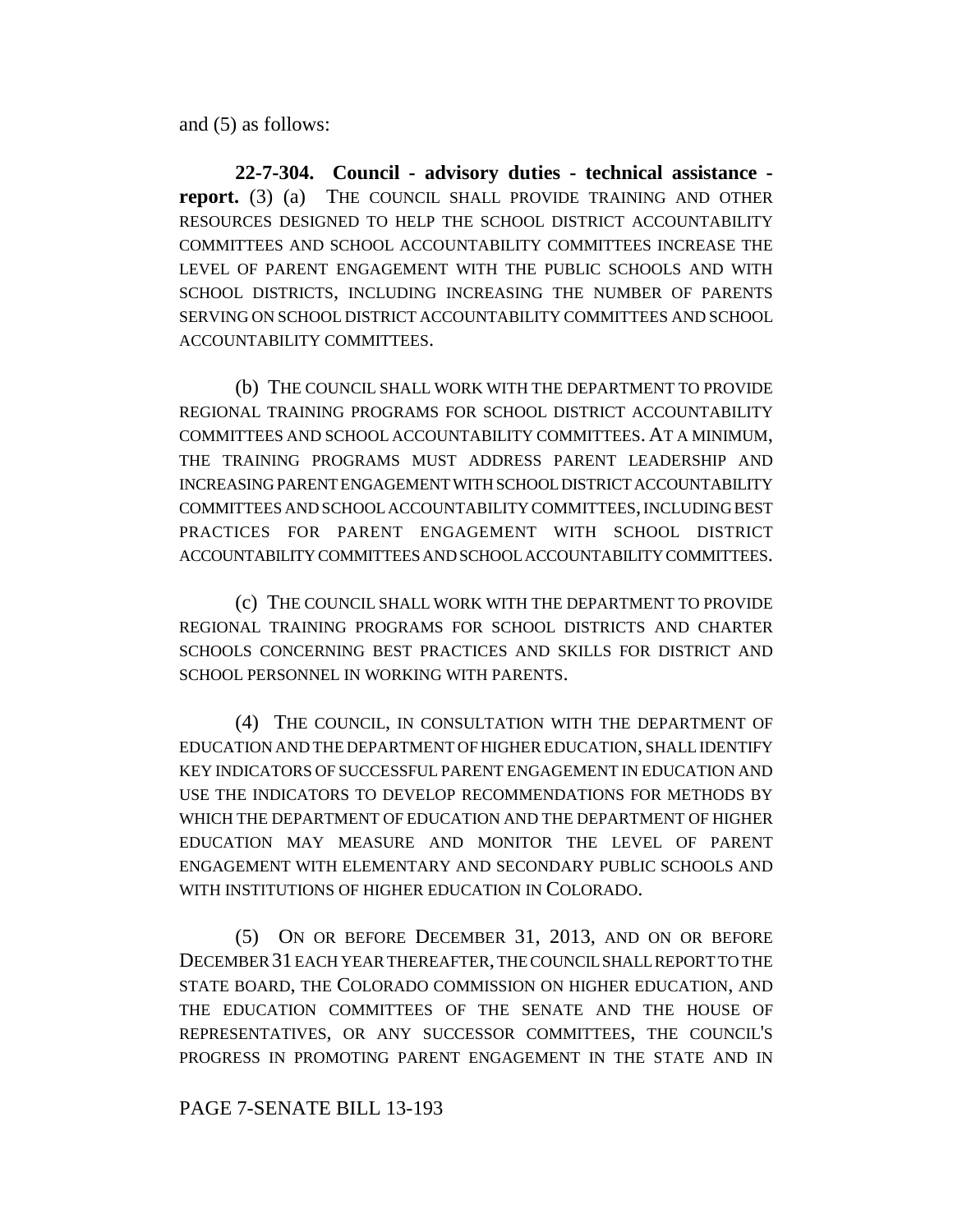#### FULFILLING THE DUTIES SPECIFIED IN THIS SECTION.

**SECTION 8.** In Colorado Revised Statutes, 22-32-142, **amend** (1) and (2) as follows:

**22-32-142. Parent engagement - policy - communications incentives.** (1) (a) Each school district board of education is encouraged to SHALL adopt a district policy for increasing and supporting parent involvement ENGAGEMENT in the public schools, INCLUDING CHARTER SCHOOLS, of the school district. In adopting the policy, the board of education may take into account, but need not be limited to, the best practices and strategies identified pursuant to section 22-7-304 by the Colorado state advisory council for parent involvement in education and the national standards for family-school partnerships, as defined in section 22-7-302 (5). The board of education is encouraged to SHALL work with the parent members of the district accountability committee in creating, adopting, and implementing the policy.

(b) AS PART OF THE DISTRICT PARENT ENGAGEMENT POLICY, A DISTRICT IS ENCOURAGED TO PROVIDE TRAINING CONCERNING BEST PRACTICES AND SKILLS FOR DISTRICT AND SCHOOL PERSONNEL IN WORKING WITH PARENTS.

(c) EACH SCHOOL DISTRICT SHALL IDENTIFY AN EMPLOYEE OF THE DISTRICT TO ACT AS THE POINT OF CONTACT FOR PARENT ENGAGEMENT TRAINING AND RESOURCES. THE IDENTIFIED PERSON SHALL ALSO SERVE AS THE LIAISON BETWEEN THE DISTRICT, THE DISTRICT ACCOUNTABILITY COMMITTEE, THE COLORADO STATE ADVISORY COUNCIL FOR PARENT INVOLVEMENT IN EDUCATION, AND THE DEPARTMENT OF EDUCATION AND SHALL FACILITATE THE DISTRICT'S EFFORTS TO INCREASE PARENT INVOLVEMENT WITHIN THE DISTRICT. THE SCHOOL DISTRICT SHALL SUBMIT TO THE DEPARTMENT OF EDUCATION THE NAME OF THE IDENTIFIED EMPLOYEE.

(2) (a) If the state board of education, pursuant to section 22-11-210, determines that a school of the school district is required to adopt and implement a school improvement plan as described in section 22-11-404, a school priority improvement plan as described in section 22-11-405 or a school turnaround plan as described in section 22-11-406, the school district, within thirty days after receiving the initial notice of the

### PAGE 8-SENATE BILL 13-193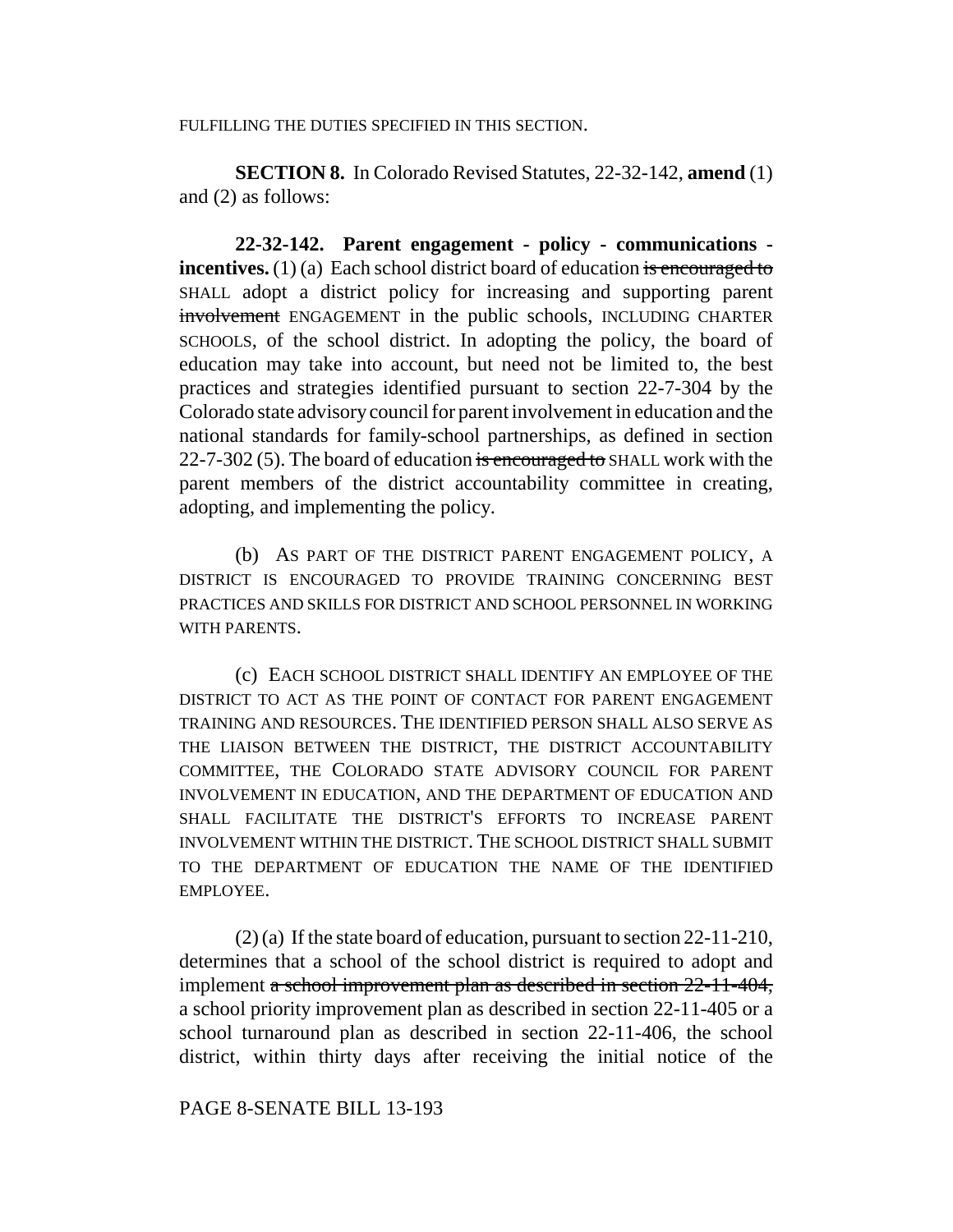determination or, if the determination is appealed, the final notice of the determination, shall notify the parents of the students enrolled in the school of the required plan and the issues identified by the department of education as giving rise to the need for the required plan. The notice shall also include the timeline for developing and adopting the required plan and the date, time, and location of a public hearing held by the school principal or the district board of education, whichever is responsible for adopting the plan DATES, TIMES, AND LOCATIONS OF THE PUBLIC MEETING DESCRIBED IN PARAGRAPH (b) OF THIS SUBSECTION (2) AND THE PUBLIC HEARING DESCRIBED IN PARAGRAPH (c) OF THIS SUBSECTION (2).

(b) THE SCHOOL ACCOUNTABILITY COMMITTEE SHALL HOLD A PUBLIC MEETING TO SOLICIT INPUT FROM PARENTS CONCERNING THE CONTENTS OF THE REQUIRED PLAN BEFORE THE PLAN IS WRITTEN. AT THE SCHOOL ACCOUNTABILITY COMMITTEE'S PUBLIC MEETING, THE SCHOOL PRINCIPAL SHALL REVIEW THE SCHOOL'S PROGRESS IN IMPLEMENTING ITS PLAN FOR THE PRECEDING YEAR AND IN IMPROVING ITS PERFORMANCE.

(c) THE SCHOOL DISTRICT BOARD OF EDUCATION SHALL HOLD A PUBLIC HEARING AFTER THE PLAN IS WRITTEN to review the required plan prior to final adoption. At the public hearing, the school principal or the district board of education shall also review the school's progress in implementing its plan for the preceding year and in improving its performance. The date of the public hearing shall be at least thirty days after the date on which the school district provides the written notice. A MEMBER OF THE SCHOOL ACCOUNTABILITY COMMITTEE IS ENCOURAGED TO ATTEND THE PUBLIC HEARING.

**SECTION 9.** In Colorado Revised Statutes, 22-30.5-520, **amend** (1) and (2) as follows:

**22-30.5-520. Parent engagement - policy - communications incentives.** (1) (a) The state charter school institute board is encouraged to SHALL adopt a policy for increasing and supporting parent involvement ENGAGEMENT in institute charter schools. In adopting the policy, the institute board may take into account, but need not be limited to, the best practices and strategies identified pursuant to section 22-7-304 by the Colorado state advisory council for parent involvement in education and the national standards for family-school partnerships, as defined in section 22-7-302 (5).

PAGE 9-SENATE BILL 13-193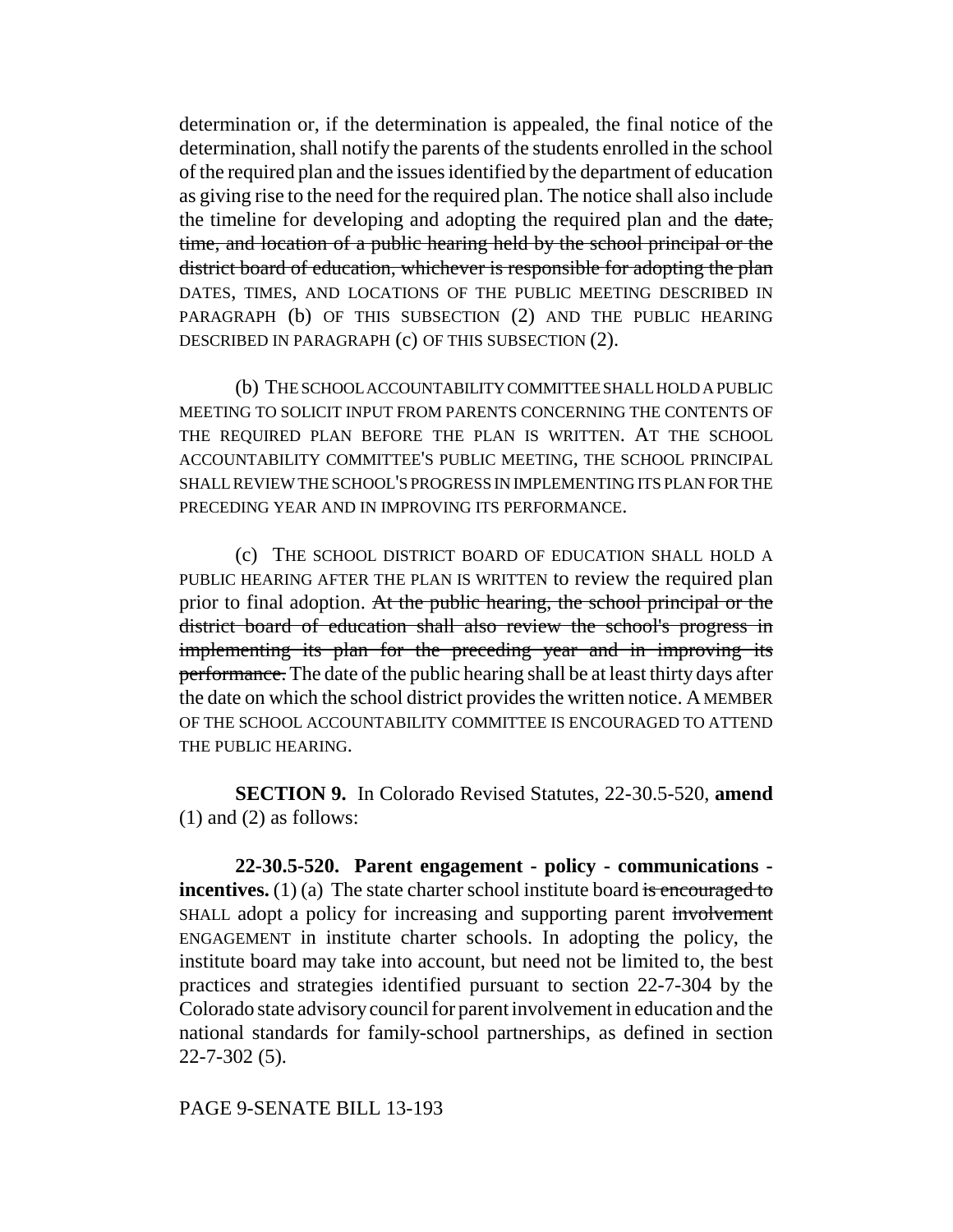(b) AS PART OF THE INSTITUTE'S PARENT ENGAGEMENT POLICY, THE INSTITUTE IS ENCOURAGED TO PROVIDE TRAINING CONCERNING BEST PRACTICES AND SKILLS FOR INSTITUTE AND SCHOOL PERSONNEL IN WORKING WITH PARENTS.

(c) THE INSTITUTE SHALL IDENTIFY AN EMPLOYEE TO ACT AS THE POINT OF CONTACT FOR PARENT ENGAGEMENT TRAINING AND RESOURCES. THE IDENTIFIED PERSON SHALL ALSO SERVE AS THE LIAISON BETWEEN THE INSTITUTE, THE COLORADO STATE ADVISORY COUNCIL FOR PARENT INVOLVEMENT IN EDUCATION, AND THE DEPARTMENT OF EDUCATION AND SHALL FACILITATE THE INSTITUTE'S EFFORTS TO INCREASE PARENT INVOLVEMENT WITHIN INSTITUTE CHARTER SCHOOLS.THE INSTITUTE SHALL SUBMIT TO THE DEPARTMENT THE NAME OF THE IDENTIFIED EMPLOYEE.

(2) (a) If the state board of education, pursuant to section 22-11-210, determines that an institute charter school is required to adopt and implement a school improvement plan as described in section 22-11-404, a school priority improvement plan as described in section 22-11-405 or a school turnaround plan as described in section 22-11-406, the institute charter school, within thirty days after receiving the initial notice of the determination or, if the determination is appealed, the final notice of the determination, shall notify the parents of the students enrolled in the school of the required plan and the issues identified by the department of education as giving rise to the need for the required plan. The notice shall also include the timeline for developing and adopting the required plan and the date, time, and location of a public hearing to be held by the institute charter school or the institute, whichever is responsible for adopting the plan DATES, TIMES, AND LOCATIONS OF THE PUBLIC MEETING DESCRIBED IN PARAGRAPH (b) OF THIS SUBSECTION (2) AND THE PUBLIC HEARING DESCRIBED IN PARAGRAPH (c) OF THIS SUBSECTION (2).

(b) THE SCHOOL ACCOUNTABILITY COMMITTEE SHALL HOLD A PUBLIC MEETING TO SOLICIT INPUT FROM PARENTS CONCERNING THE CONTENTS OF THE REQUIRED PLAN BEFORE THE PLAN IS WRITTEN. AT THE SCHOOL ACCOUNTABILITY COMMITTEE'S PUBLIC MEETING, THE SCHOOL PRINCIPAL SHALL REVIEW THE INSTITUTE CHARTER SCHOOL'S PROGRESS IN IMPLEMENTING ITS PLAN FOR THE PRECEDING YEAR AND IN IMPROVING ITS PERFORMANCE.

(c) THE INSTITUTE SHALL HOLD A PUBLIC HEARING AFTER THE PLAN

# PAGE 10-SENATE BILL 13-193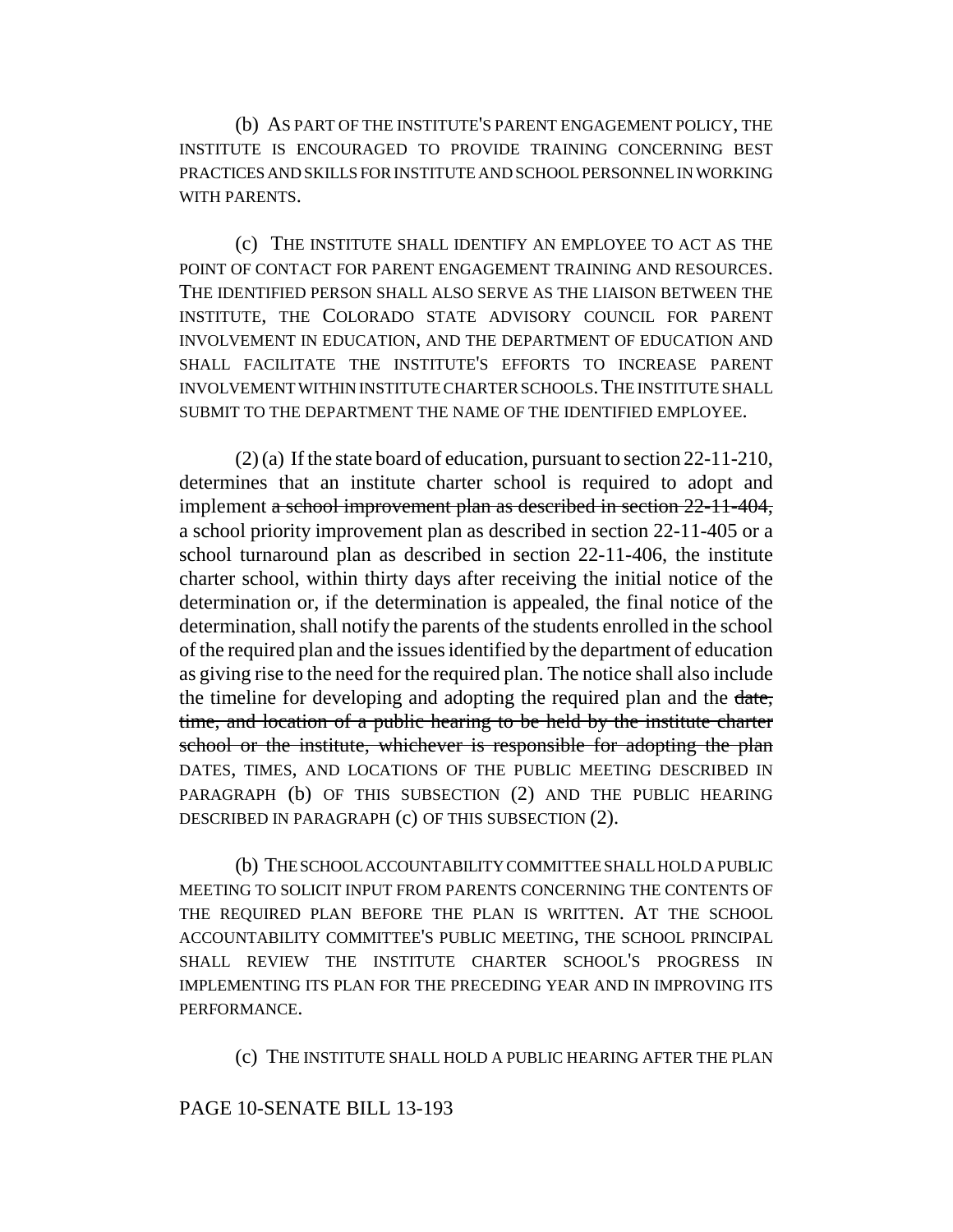IS WRITTEN to review the required plan prior to final adoption. At the public hearing, the institute charter school principal or the institute shall also review the institute charter school's progress in implementing its plan for the preceding year and in improving its performance. THE INSTITUTE SHALL HOLD THE PUBLIC HEARING WITHIN THE GEOGRAPHIC BOUNDARIES OF THE SCHOOL DISTRICT IN WHICH THE INSTITUTE CHARTER SCHOOL IS LOCATED. The date of the public hearing shall MUST be at least thirty days after the date on which the institute charter school provides the written notice. A MEMBER OF THE SCHOOL ACCOUNTABILITY COMMITTEE IS ENCOURAGED TO ATTEND THE PUBLIC HEARING.

**SECTION 10. Appropriation.** (1) In addition to any other appropriation, there is hereby appropriated, out of any moneys in the general fund not otherwise appropriated, to the department of education, for the fiscal year beginning July 1, 2013, the sum of \$150,093 and 1.0 FTE, or so much thereof as may be necessary, to be allocated to the management and administration division for accountability and improvement planning programs for the implementation of this act as follows:

- (a) \$100,440 and 1.0 FTE for personal services; and
- (b) \$49,653 for operating expenses and other costs.

**SECTION 11. Safety clause.** The general assembly hereby finds,